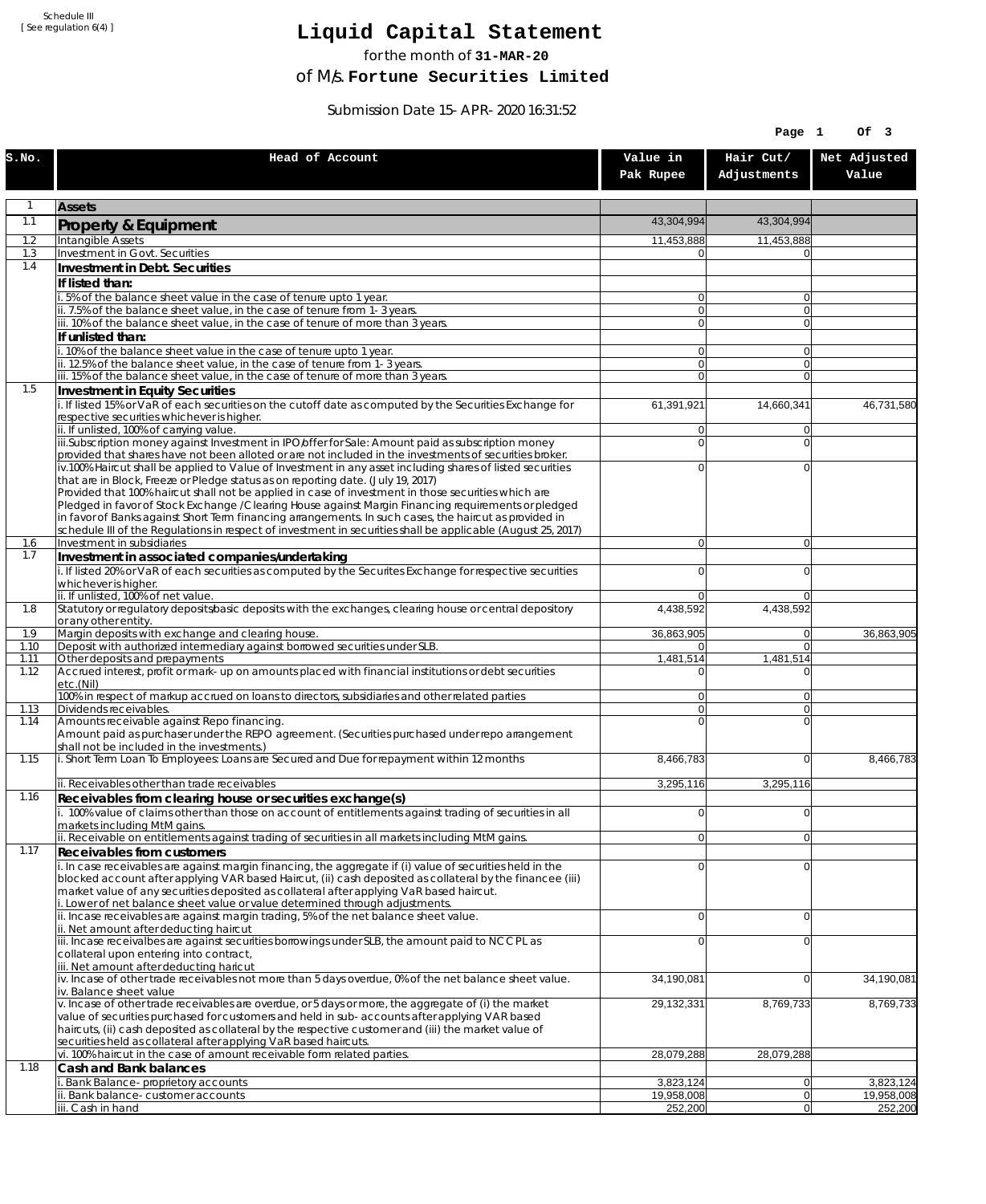Schedule III [ See regulation 6(4) ]

## **Liquid Capital Statement**

for the month of **31-MAR-20**

of M/s. **Fortune Securities Limited**

Submission Date 15-APR-2020 16:31:52

|            |                                                                                                                                                                                                                                                                                                                                                                                                                                                                                                                                                                                                                                                                                                                             |                            | Page 2                   | Of 3                   |
|------------|-----------------------------------------------------------------------------------------------------------------------------------------------------------------------------------------------------------------------------------------------------------------------------------------------------------------------------------------------------------------------------------------------------------------------------------------------------------------------------------------------------------------------------------------------------------------------------------------------------------------------------------------------------------------------------------------------------------------------------|----------------------------|--------------------------|------------------------|
| S.NO.      | Head of Account                                                                                                                                                                                                                                                                                                                                                                                                                                                                                                                                                                                                                                                                                                             | Value in<br>Pak Rupee      | Hair Cut/<br>Adjustments | Net Adjusted<br>Value  |
| 1.19       | <b>Total Assets</b>                                                                                                                                                                                                                                                                                                                                                                                                                                                                                                                                                                                                                                                                                                         | 286, 131, 745              | 115,483,466              | 159,055,414            |
| 2          | Liabilities                                                                                                                                                                                                                                                                                                                                                                                                                                                                                                                                                                                                                                                                                                                 |                            |                          |                        |
| 2.1        | <b>Trade Payables</b>                                                                                                                                                                                                                                                                                                                                                                                                                                                                                                                                                                                                                                                                                                       |                            |                          |                        |
|            | Payable to exchanges and clearing house<br>ii. Payable against leveraged market products                                                                                                                                                                                                                                                                                                                                                                                                                                                                                                                                                                                                                                    | 51,401,185<br>0            | $\Omega$<br>$\Omega$     | 51,401,185             |
|            | iii. Payable to customers                                                                                                                                                                                                                                                                                                                                                                                                                                                                                                                                                                                                                                                                                                   | 85,777,172                 | $\Omega$                 | 85,777,172             |
| 2.2        | <b>Current Liabilities</b>                                                                                                                                                                                                                                                                                                                                                                                                                                                                                                                                                                                                                                                                                                  |                            |                          |                        |
|            | Statutory and regulatory dues<br>ii. Accruals and other payables                                                                                                                                                                                                                                                                                                                                                                                                                                                                                                                                                                                                                                                            | 1,707,694<br>3.757.810     | 0 <br>$\Omega$           | 1,707,694<br>3.757.810 |
|            | iii. Short-term borrowings                                                                                                                                                                                                                                                                                                                                                                                                                                                                                                                                                                                                                                                                                                  | 211,511                    | $\Omega$                 | 211,511                |
|            | iv. Current portion of subordinated loans                                                                                                                                                                                                                                                                                                                                                                                                                                                                                                                                                                                                                                                                                   | 0                          | $\Omega$                 |                        |
|            | v. Current portion of long term liabilities<br>vi. Deferred Liabilities                                                                                                                                                                                                                                                                                                                                                                                                                                                                                                                                                                                                                                                     | 465,708<br>0               | $\Omega$<br> 0           | 465,708                |
|            | vii. Provision for bad debts                                                                                                                                                                                                                                                                                                                                                                                                                                                                                                                                                                                                                                                                                                | $\Omega$                   | $\mathbf 0$              |                        |
|            | viii. Provision for taxation<br>ix. Other liabilities as per accounting principles and included in the financial statements                                                                                                                                                                                                                                                                                                                                                                                                                                                                                                                                                                                                 | $\Omega$<br>2,657,233      | $\Omega$<br>$\Omega$     | 2,657,233              |
| 2.3        | Non-Current Liabilities                                                                                                                                                                                                                                                                                                                                                                                                                                                                                                                                                                                                                                                                                                     |                            |                          |                        |
|            | i. Long-Term financing                                                                                                                                                                                                                                                                                                                                                                                                                                                                                                                                                                                                                                                                                                      |                            |                          |                        |
|            | a. Long-Term financing obtained from financial instituion: Long term portion of financing obtained from<br>a financial institution including amount due against finance lease                                                                                                                                                                                                                                                                                                                                                                                                                                                                                                                                               | 0                          | $\Omega$                 |                        |
|            | b. Other long-term financing                                                                                                                                                                                                                                                                                                                                                                                                                                                                                                                                                                                                                                                                                                | $\overline{0}$             | $\Omega$                 |                        |
|            | ii. Staff retirement benefits                                                                                                                                                                                                                                                                                                                                                                                                                                                                                                                                                                                                                                                                                               | $\overline{0}$<br>$\Omega$ | $\Omega$                 |                        |
|            | iii. Advance against shares for Increase in Capital of Securities broker: 100% haircut may be allowed in<br>respect of advance against shares if:                                                                                                                                                                                                                                                                                                                                                                                                                                                                                                                                                                           |                            | $\Omega$                 |                        |
|            | a. The existing authorized share capital allows the proposed enhanced share capital                                                                                                                                                                                                                                                                                                                                                                                                                                                                                                                                                                                                                                         |                            |                          |                        |
|            | b. Boad of Directors of the company has approved the increase in capital<br>c. Relevant Regulatory approvals have been obtained                                                                                                                                                                                                                                                                                                                                                                                                                                                                                                                                                                                             |                            |                          |                        |
|            | d. There is no unreasonable delay in issue of shares against advance and all regulatory requirements                                                                                                                                                                                                                                                                                                                                                                                                                                                                                                                                                                                                                        |                            |                          |                        |
|            | relating to the increase in paid up capital have been completed.                                                                                                                                                                                                                                                                                                                                                                                                                                                                                                                                                                                                                                                            |                            |                          |                        |
|            | e. Auditor is satisfied that such advance is against the increase of capital.<br>iv. Other liabilities as per accounting principles and included in the financial statements                                                                                                                                                                                                                                                                                                                                                                                                                                                                                                                                                | $\overline{0}$             | $\Omega$                 |                        |
| 2.4        | Subordinated Loans                                                                                                                                                                                                                                                                                                                                                                                                                                                                                                                                                                                                                                                                                                          |                            |                          |                        |
|            | . 100% of Subordinated loans which fulfill the conditions specified by SECP are allowed to be deducted:<br>The Schedule III provides that 100% haircut will be allowed against subordinated Loans which fulfill the<br>conditions specified by SECP. In this regard, following conditions are specified:<br>a. Loan agreement must be executed on stamp paper and must clearly reflect the amount to be repaid<br>after 12 months of reporting period<br>b. No haircut will be allowed against short term portion which is repayable within next 12 months.<br>c. In case of early repayment of loan, adjustment shall be made to the Liquid Capital and revised Liquid<br>Capital statement must be submitted to exchange. | 0                          | $\mathbf 0$              |                        |
|            | ii. Subordinated loans which do not fulfill the conditions specified by SECP                                                                                                                                                                                                                                                                                                                                                                                                                                                                                                                                                                                                                                                | $\Omega$                   | $\Omega$                 |                        |
| 2.5        | <b>Total Liabilites</b>                                                                                                                                                                                                                                                                                                                                                                                                                                                                                                                                                                                                                                                                                                     | 145,978,313                | $\Omega$                 | 145,978,313            |
| 3          | Ranking Liabilities Relating to:                                                                                                                                                                                                                                                                                                                                                                                                                                                                                                                                                                                                                                                                                            |                            |                          |                        |
| 3.1        | Concentration in Margin Financing                                                                                                                                                                                                                                                                                                                                                                                                                                                                                                                                                                                                                                                                                           |                            |                          |                        |
|            | The amount calculated client-to-client basis by which any amount receivable from any of the<br>financees exceed 10% of the aggregate of amounts receivable from total financees.                                                                                                                                                                                                                                                                                                                                                                                                                                                                                                                                            | $\Omega$                   | $\Omega$                 |                        |
| 3.2        | Concentration in securites lending and borrowing                                                                                                                                                                                                                                                                                                                                                                                                                                                                                                                                                                                                                                                                            |                            |                          |                        |
|            | The amount by which the aggregate of:                                                                                                                                                                                                                                                                                                                                                                                                                                                                                                                                                                                                                                                                                       | U                          | $\Omega$                 |                        |
|            | (i) Amount deposited by the borrower with NCCPL<br>(Ii) Cash margins paid and                                                                                                                                                                                                                                                                                                                                                                                                                                                                                                                                                                                                                                               |                            |                          |                        |
|            | (iii) The market value of securities pledged as margins exceed the 110% of the market value of shares                                                                                                                                                                                                                                                                                                                                                                                                                                                                                                                                                                                                                       |                            |                          |                        |
|            | borrowed                                                                                                                                                                                                                                                                                                                                                                                                                                                                                                                                                                                                                                                                                                                    |                            |                          |                        |
| 3.3        | Net underwriting Commitments<br>(a) in the case of right issuse : if the market value of securites is less than or equal to the subscription                                                                                                                                                                                                                                                                                                                                                                                                                                                                                                                                                                                | 0                          | $\Omega$                 |                        |
|            | price; the aggregate of:                                                                                                                                                                                                                                                                                                                                                                                                                                                                                                                                                                                                                                                                                                    |                            |                          |                        |
|            | (i) the 50% of Haircut multiplied by the underwriting commitments and<br>(ii) the value by which the underwriting commitments exceeds the market price of the securities.<br>In the case of rights issuse where the market price of securities is greater than the subscription price, 5% of                                                                                                                                                                                                                                                                                                                                                                                                                                |                            |                          |                        |
|            | the Haircut multiplied by the net underwriting                                                                                                                                                                                                                                                                                                                                                                                                                                                                                                                                                                                                                                                                              |                            |                          |                        |
| 3.4        | (b) in any other case: 12.5% of the net underwriting commitments<br>Negative equity of subsidiary                                                                                                                                                                                                                                                                                                                                                                                                                                                                                                                                                                                                                           | $\overline{0}$             | $\Omega$                 |                        |
|            | The amount by which the total assets of the subsidiary (excluding any amount due from the subsidiary)                                                                                                                                                                                                                                                                                                                                                                                                                                                                                                                                                                                                                       | 0                          | $\Omega$                 |                        |
| 3.5        | exceed the total liabilities of the subsidiary<br>Foreign exchange agreements and foreign currency positions                                                                                                                                                                                                                                                                                                                                                                                                                                                                                                                                                                                                                |                            |                          |                        |
|            | 5% of the net position in foreign currency. Net position in foreign currency means the difference of total                                                                                                                                                                                                                                                                                                                                                                                                                                                                                                                                                                                                                  | 0                          | $\Omega$                 |                        |
|            | assets denominated in foreign cuurency less total liabilities denominated in foreign currency                                                                                                                                                                                                                                                                                                                                                                                                                                                                                                                                                                                                                               |                            |                          |                        |
| 3.6<br>3.7 | Amount Payable under REPO<br>Repo adjustment                                                                                                                                                                                                                                                                                                                                                                                                                                                                                                                                                                                                                                                                                | $\overline{0}$             | $\Omega$                 |                        |
|            |                                                                                                                                                                                                                                                                                                                                                                                                                                                                                                                                                                                                                                                                                                                             |                            |                          |                        |